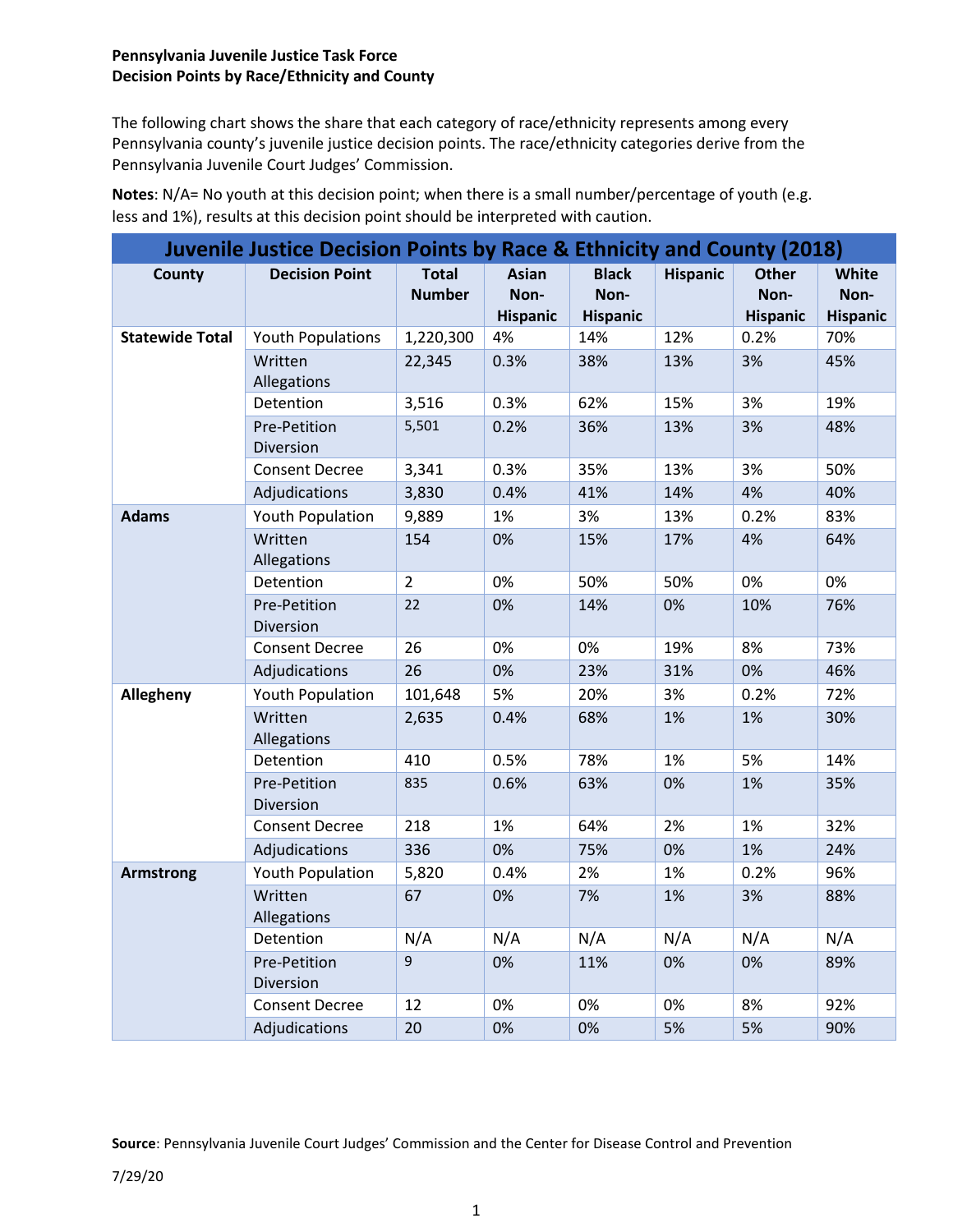| <b>Beaver</b>   | Youth                     | 14,768                  | 1%   | 10%  | 3%   | 0.2% | 86%  |
|-----------------|---------------------------|-------------------------|------|------|------|------|------|
|                 | Population                |                         |      |      |      |      |      |
|                 | Written<br>Allegations    | 426                     | 0%   | 37%  | 0.5% | 6%   | 57%  |
|                 | Detention                 | 21                      | 0%   | 71%  | 0%   | 0%   | 29%  |
|                 | Pre-Petition<br>Diversion | 100                     | 0%   | 37%  | 1%   | 6%   | 56%  |
|                 | <b>Consent Decree</b>     | 75                      | 0%   | 36%  | 0%   | 5%   | 59%  |
|                 | Adjudications             | 31                      | 0%   | 26%  | 0%   | 6%   | 68%  |
| <b>Bedford</b>  | Youth<br>Population       | 4,478                   | 0.4% | 1%   | 2%   | 0.1% | 96%  |
|                 | Written<br>Allegations    | 33                      | 0%   | 3%   | 6%   | 6%   | 85%  |
|                 | Detention                 | $\overline{3}$          | 0%   | 0%   | 33%  | 0%   | 67%  |
|                 | Pre-Petition<br>Diversion | $\overline{\mathbf{4}}$ | 0%   | 0%   | 50%  | 25%  | 25%  |
|                 | <b>Consent Decree</b>     | 15                      | 0%   | 0%   | 0%   | 7%   | 93%  |
|                 | Adjudications             | 9                       | 0%   | 11%  | 0%   | 0%   | 89%  |
| <b>Berks</b>    | Youth<br>Population       | 44,041                  | 2%   | 6%   | 32%  | 0.1% | 59%  |
|                 | Written<br>Allegations    | 782                     | 0.8% | 18%  | 46%  | 3%   | 33%  |
|                 | Detention                 | 102                     | 0%   | 24%  | 54%  | 4%   | 19%  |
|                 | Pre-Petition              | 269                     | 0.8% | 16%  | 45%  | 2%   | 36%  |
|                 | Diversion                 |                         |      |      |      |      |      |
|                 | <b>Consent Decree</b>     | 92                      | 0%   | 14%  | 49%  | 1%   | 36%  |
|                 | Adjudications             | 78                      | 0%   | 17%  | 53%  | 3%   | 28%  |
| <b>Blair</b>    | Youth<br>Population       | 11,650                  | 1%   | 4%   | 2%   | 0.1% | 93%  |
|                 | Written<br>Allegations    | 319                     | 1%   | 14%  | 1%   | 2%   | 82%  |
|                 | Detention                 | N/A                     | N/A  | N/A  | N/A  | N/A  | N/A  |
|                 | Pre-Petition<br>Diversion | 31                      | 6%   | 9%   | 3%   | 3%   | 79%  |
|                 | <b>Consent Decree</b>     | 82                      | 0%   | 18%  | 1%   | 5%   | 76%  |
|                 | Adjudications             | 37                      | 0%   | 11%  | 0%   | 3%   | 86%  |
| <b>Bradford</b> | Youth<br>Population       | 6,092                   | 1%   | 2%   | 2%   | 0.3% | 95%  |
|                 | Written<br>Allegations    | 111                     | 0%   | 3%   | 3%   | 0%   | 95%  |
|                 | Detention                 | $\mathbf{1}$            | 0%   | 100% | 0%   | 0%   | 0%   |
|                 | Pre-Petition<br>Diversion | 16                      | 0%   | 0%   | 0%   | 0%   | 100% |
|                 | <b>Consent Decree</b>     | 24                      | 0%   | 4%   | 0%   | 0%   | 96%  |
|                 | Adjudications             | 11                      | 0%   | 9%   | 0%   | 0%   | 91%  |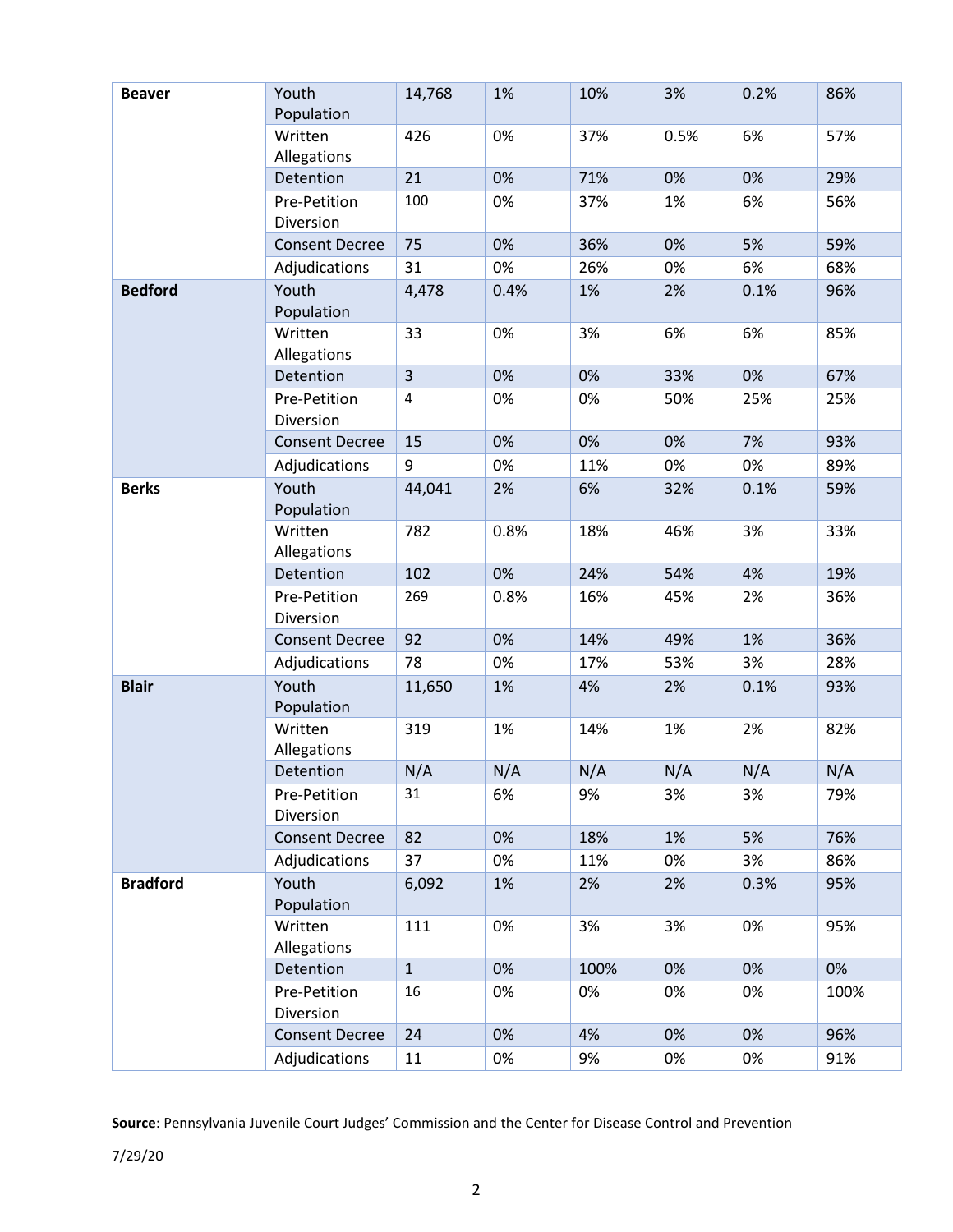| <b>Bucks</b>   | Youth<br>Population       | 63,582       | 6%  | 6%   | 8%  | 0.2% | 80%  |
|----------------|---------------------------|--------------|-----|------|-----|------|------|
|                | Written<br>Allegations    | 681          | 0%  | 21%  | 13% | 3%   | 63%  |
|                | Detention                 | 90           | 1%  | 37%  | 16% | 2%   | 44%  |
|                | Pre-Petition<br>Diversion | 133          | 0%  | 7%   | 12% | 5%   | 76%  |
|                | <b>Consent Decree</b>     | 123          | 0%  | 20%  | 13% | 1%   | 67%  |
|                | Adjudications             | 121          | 0%  | 20%  | 16% | 0%   | 64%  |
| <b>Butler</b>  | Youth<br>Population       | 17,666       | 2%  | 3%   | 2%  | 0.2% | 93%  |
|                | Written<br>Allegations    | 224          | 1%  | 15%  | 3%  | 3%   | 78%  |
|                | Detention                 | 8            | 0%  | 25%  | 13% | 0%   | 63%  |
|                | Pre-Petition<br>Diversion | 5            | 0%  | 40%  | 0%  | 0%   | 60%  |
|                | <b>Consent Decree</b>     | 66           | 0%  | 3%   | 5%  | 5%   | 88%  |
|                | Adjudications             | 48           | 0%  | 15%  | 2%  | 4%   | 79%  |
| <b>Cambria</b> | Youth<br>Population       | 11,985       | 1%  | 6%   | 3%  | 0.1% | 91%  |
|                | Written<br>Allegations    | 371          | 0%  | 28%  | 3%  | 11%  | 58%  |
|                | Detention                 | N/A          | N/A | N/A  | N/A | N/A  | N/A  |
|                | Pre-Petition<br>Diversion | 74           | 0%  | 20%  | 0%  | 7%   | 73%  |
|                | <b>Consent Decree</b>     | 60           | 0%  | 23%  | 2%  | 15%  | 60%  |
|                | Adjudications             | 57           | 0%  | 28%  | 5%  | 18%  | 49%  |
| <b>Cameron</b> | Youth<br>Population       | 352          | 1%  | 4%   | 3%  | 0.3% | 92%  |
|                | Written<br>Allegations    | $\pmb{4}$    | 0%  | 25%  | 0%  | 0%   | 75%  |
|                | Detention                 | N/A          | N/A | N/A  | N/A | N/A  | N/A  |
|                | Pre-Petition<br>Diversion | N/A          | N/A | N/A  | N/A | N/A  | N/A  |
|                | <b>Consent Decree</b>     | N/A          | N/A | N/A  | N/A | N/A  | N/A  |
|                | Adjudications             | $\mathbf{1}$ | 0%  | 0%   | 0%  | 0%   | 100% |
| Carbon         | Youth<br>Population       | 6,042        | 1%  | 3%   | 8%  | 0.1% | 88%  |
|                | Written<br>Allegations    | 106          | 0%  | 11%  | 11% | 2%   | 75%  |
|                | Detention                 | $\mathbf{1}$ | 0%  | 100% | 0%  | 0%   | 0%   |
|                | Pre-Petition<br>Diversion | 24           | 0%  | 9%   | 13% | 0%   | 78%  |
|                | <b>Consent Decree</b>     | 23           | 0%  | 4%   | 4%  | 4%   | 87%  |
|                | Adjudications             | 3            | 0%  | 0%   | 0%  | 0%   | 100% |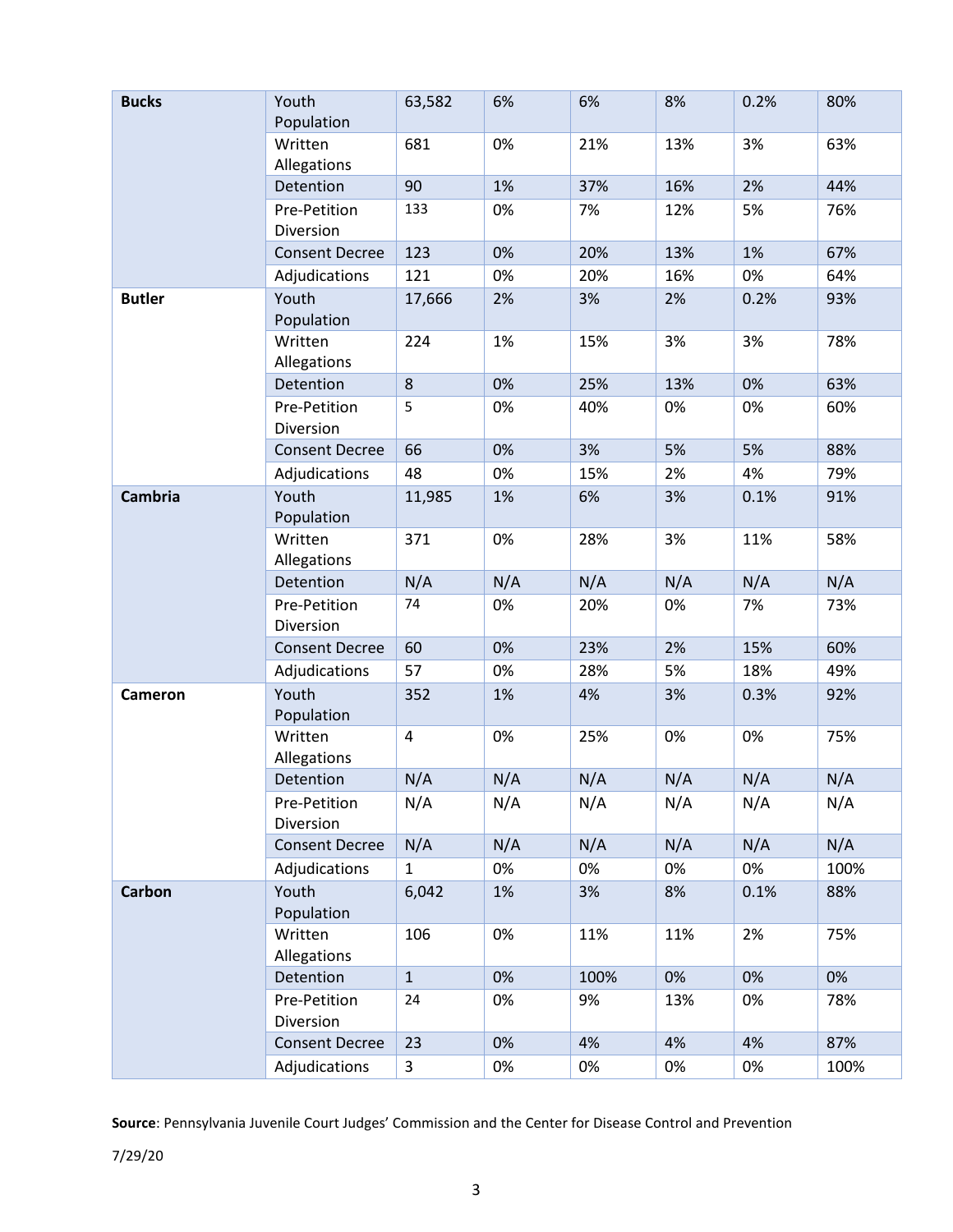| <b>Centre</b>     | Youth                     | 11,402         | 8%    | 3%  | 3%    | 0.1% | 87%  |
|-------------------|---------------------------|----------------|-------|-----|-------|------|------|
|                   | Population                |                |       |     |       |      |      |
|                   | Written<br>Allegations    | 83             | 2%    | 7%  | 4%    | 2%   | 84%  |
|                   | Detention                 | 13             | 8%    | 38% | 15%   | 0%   | 38%  |
|                   | Pre-Petition<br>Diversion | 9              | 0%    | 0%  | 11%   | 0%   | 89%  |
|                   | <b>Consent Decree</b>     | 26             | 4%    | 0%  | 4%    | 4%   | 88%  |
|                   | Adjudications             | $\overline{2}$ | 0%    | 50% | 0%    | 0%   | 50%  |
| <b>Chester</b>    | Youth<br>Population       | 57,143         | 7%    | 6%  | 10%   | 0.2% | 76%  |
|                   | Written<br>Allegations    | 574            | 0%    | 35% | 18%   | 2%   | 44%  |
|                   | Detention                 | 88             | 0%    | 36% | 19%   | 0%   | 43%  |
|                   | Pre-Petition<br>Diversion | 148            | 0%    | 27% | 21%   | 2%   | 50%  |
|                   | <b>Consent Decree</b>     | 36             | 0%    | 44% | 8%    | 6%   | 42%  |
|                   | Adjudications             | 80             | 0%    | 29% | 35%   | 3%   | 34%  |
| <b>Clarion</b>    | Youth<br>Population       | 3,263          | 1%    | 2%  | 1%    | 0.1% | 97%  |
|                   | Written<br>Allegations    | 66             | 0%    | 15% | 5%    | 0%   | 80%  |
|                   | Detention                 | N/A            | N/A   | N/A | N/A   | N/A  | N/A  |
|                   | Pre-Petition              | $\overline{7}$ | 0%    | 50% | 0%    | 0%   | 50%  |
|                   | Diversion                 |                |       |     |       |      |      |
|                   | <b>Consent Decree</b>     | 17             | 0%    | 18% | 0%    | 0%   | 82%  |
|                   | Adjudications             | 14             | 0%    | 7%  | 7%    | 0%   | 86%  |
| <b>Clearfield</b> | Youth<br>Population       | 6,949          | 1%    | 1%  | 2%    | 0.2% | 96%  |
|                   | Written<br>Allegations    | 39             | 0%    | 0%  | 5%    | 0%   | 95%  |
|                   | Detention                 | 11             | $0\%$ | 0%  | $0\%$ | 0%   | 100% |
|                   | Pre-Petition<br>Diversion | N/A            | N/A   | N/A | N/A   | N/A  | N/A  |
|                   | <b>Consent Decree</b>     | $\overline{7}$ | 0%    | 0%  | 0%    | 0%   | 100% |
|                   | Adjudications             | 18             | 0%    | 0%  | 6%    | 0%   | 94%  |
| Clinton           | Youth<br>Population       | 3,622          | 0.6%  | 2%  | 2%    | 0.1% | 95%  |
|                   | Written<br>Allegations    | 64             | 2%    | 8%  | 0%    | 0%   | 91%  |
|                   | Detention                 | $6\phantom{.}$ | 0%    | 17% | 0%    | 0%   | 83%  |
|                   | Pre-Petition<br>Diversion | 15             | 0%    | 7%  | 0%    | 0%   | 93%  |
|                   | <b>Consent Decree</b>     | 14             | 0%    | 0%  | 0%    | 0%   | 100% |
|                   | Adjudications             | 10             | 0%    | 0%  | 0%    | 0%   | 100% |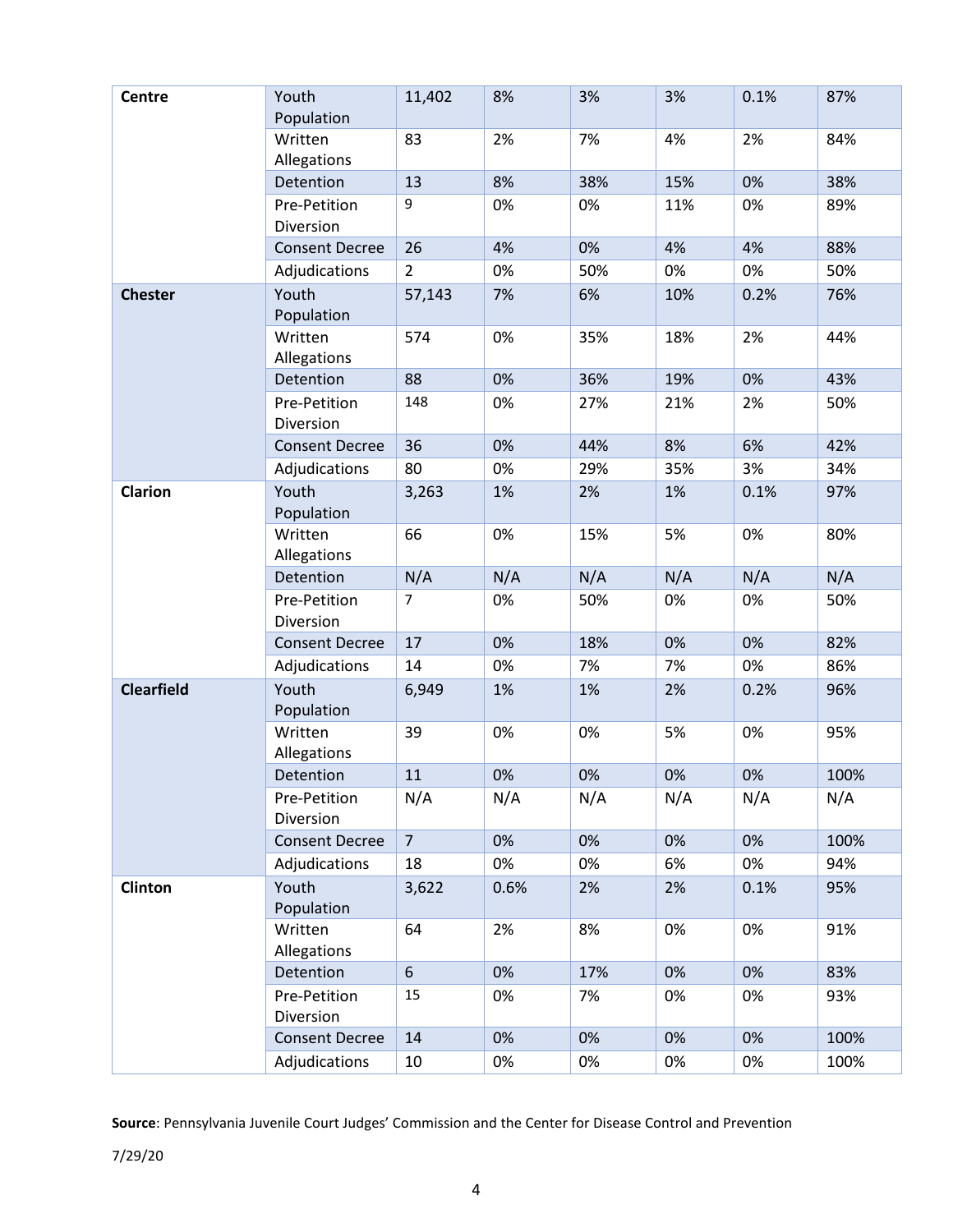| Columbia          | Youth<br>Population       | 5,497          | 1%   | 2%  | 5%  | 0.1% | 92%  |
|-------------------|---------------------------|----------------|------|-----|-----|------|------|
|                   | Written<br>Allegations    | 88             | 0%   | 10% | 6%  | 1%   | 83%  |
|                   | Detention                 | $\overline{2}$ | 0%   | 0%  | 0%  | 0%   | 100% |
|                   | Pre-Petition<br>Diversion | 26             | 0%   | 4%  | 4%  | 0%   | 91%  |
|                   | <b>Consent Decree</b>     | 8              | 0%   | 0%  | 0%  | 0%   | 100% |
|                   | Adjudications             | 5              | 0%   | 0%  | 0%  | 20%  | 80%  |
| <b>Crawford</b>   | Youth<br>Population       | 8,355          | 1%   | 3%  | 2%  | 0.3% | 93%  |
|                   | Written<br>Allegations    | 139            | 0%   | 12% | 2%  | 5%   | 81%  |
|                   | Detention                 | $\overline{2}$ | 0%   | 0%  | 0%  | 0%   | 100% |
|                   | Pre-Petition<br>Diversion | 34             | 0%   | 3%  | 0%  | 7%   | 90%  |
|                   | <b>Consent Decree</b>     | 18             | 0%   | 0%  | 6%  | 11%  | 83%  |
|                   | Adjudications             | 38             | 0%   | 16% | 3%  | 5%   | 76%  |
| <b>Cumberland</b> | Youth<br>Population       | 23,278         | 6%   | 6%  | 6%  | 0.1% | 82%  |
|                   | Written<br>Allegations    | 351            | 0.6% | 22% | 13% | 6%   | 58%  |
|                   | Detention                 | 14             | 0%   | 29% | 29% | 29%  | 14%  |
|                   | Pre-Petition<br>Diversion | 63             | 0%   | 21% | 14% | 5%   | 60%  |
|                   | <b>Consent Decree</b>     | 81             | 1%   | 12% | 11% | 7%   | 68%  |
|                   | Adjudications             | 28             | 0%   | 29% | 7%  | 11%  | 54%  |
| <b>Dauphin</b>    | Youth<br>Population       | 27,992         | 5%   | 24% | 15% | 0.3% | 55%  |
|                   | Written<br>Allegations    | 953            | 0.1% | 56% | 14% | 3%   | 27%  |
|                   | <b>Detention</b>          | 94             | 0%   | 65% | 19% | 5%   | 11%  |
|                   | Pre-Petition<br>Diversion | 217            | 0.5% | 54% | 9%  | 4%   | 33%  |
|                   | <b>Consent Decree</b>     | 66             | 0%   | 36% | 21% | 6%   | 36%  |
|                   | Adjudications             | 270            | 0%   | 63% | 16% | 1%   | 19%  |
| <b>Delaware</b>   | Youth<br>Population       | 56,159         | 7%   | 29% | 6%  | 0.2% | 58%  |
|                   | Written<br>Allegations    | 1,183          | 0%   | 67% | 4%  | 3%   | 25%  |
|                   | Detention                 | 192            | 0.5% | 76% | 5%  | 5%   | 13%  |
|                   | Pre-Petition<br>Diversion | 147            | 0%   | 56% | 4%  | 6%   | 33%  |
|                   | <b>Consent Decree</b>     | 91             | 0%   | 60% | 1%  | 1%   | 37%  |
|                   | Adjudications             | 374            | 0%   | 68% | 5%  | 3%   | 23%  |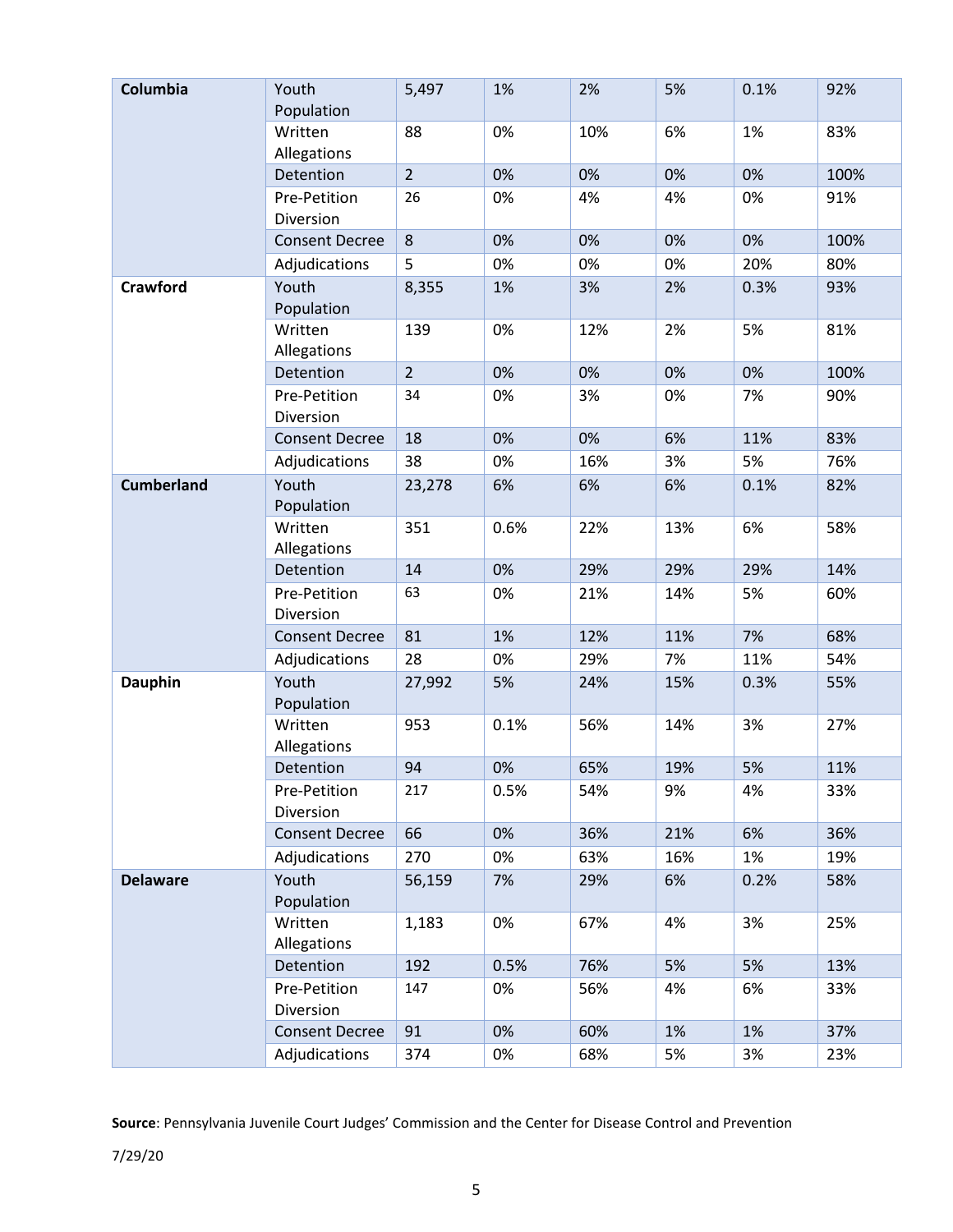| Elk             | Youth<br>Population       | 2,766          | 0.5% | 1%  | 1%  | 0.2% | 97%  |
|-----------------|---------------------------|----------------|------|-----|-----|------|------|
|                 | Written<br>Allegations    | 53             | 0%   | 2%  | 0%  | 8%   | 91%  |
|                 | Detention                 | N/A            | N/A  | N/A | N/A | N/A  | N/A  |
|                 | Pre-Petition<br>Diversion | $10\,$         | 0%   | 0%  | 0%  | 10%  | 90%  |
|                 | <b>Consent Decree</b>     | 10             | 0%   | 0%  | 0%  | 0%   | 100% |
|                 | Adjudications             | 11             | 0%   | 0%  | 0%  | 0%   | 100% |
| <b>Erie</b>     | Youth<br>Population       | 27,054         | 2%   | 12% | 7%  | 0.2% | 78%  |
|                 | Written<br>Allegations    | 581            | 0%   | 39% | 11% | 7%   | 43%  |
|                 | Detention                 | 76             | 0%   | 46% | 14% | 11%  | 29%  |
|                 | Pre-Petition<br>Diversion | 190            | 0%   | 33% | 12% | 9%   | 46%  |
|                 | <b>Consent Decree</b>     | 30             | 0%   | 20% | 3%  | 0%   | 77%  |
|                 | Adjudications             | 134            | 0%   | 46% | 15% | 8%   | 31%  |
| Fayette         | Youth<br>Population       | 11,661         | 1%   | 6%  | 2%  | 0.2% | 91%  |
|                 | Written<br>Allegations    | 366            | 0%   | 28% | 1%  | 5%   | 66%  |
|                 | Detention                 | 17             | 0%   | 35% | 0%  | 0%   | 65%  |
|                 | Pre-Petition<br>Diversion | 86             | 0%   | 18% | 0%  | 2%   | 80%  |
|                 | <b>Consent Decree</b>     | 25             | 0%   | 28% | 0%  | 8%   | 64%  |
|                 | Adjudications             | 30             | 0%   | 17% | 0%  | 7%   | 77%  |
| <b>Forest</b>   | Youth<br>Population       | 478            | 0.2% | 21% | 7%  | 1%   | 71%  |
|                 | Written<br>Allegations    | 10             | 0%   | 0%  | 20% | 0%   | 80%  |
|                 | Detention                 | N/A            | N/A  | N/A | N/A | N/A  | N/A  |
|                 | Pre-Petition<br>Diversion | N/A            | N/A  | N/A | N/A | N/A  | N/A  |
|                 | <b>Consent Decree</b>     | $\overline{3}$ | 0%   | 0%  | 33% | 0%   | 67%  |
|                 | Adjudications             | 3              | 0%   | 0%  | 33% | 0%   | 67%  |
| <b>Franklin</b> | Youth<br>Population       | 15,783         | 1%   | 6%  | 9%  | 0.2% | 83%  |
|                 | Written<br>Allegations    | 340            | 0.3% | 21% | 12% | 4%   | 62%  |
|                 | Detention                 | 24             | 0%   | 25% | 17% | 4%   | 54%  |
|                 | Pre-Petition<br>Diversion | 40             | 0%   | 30% | 10% | 5%   | 55%  |
|                 | <b>Consent Decree</b>     | 86             | 0%   | 12% | 10% | 6%   | 72%  |
|                 | Adjudications             | 33             | 0%   | 12% | 15% | 6%   | 67%  |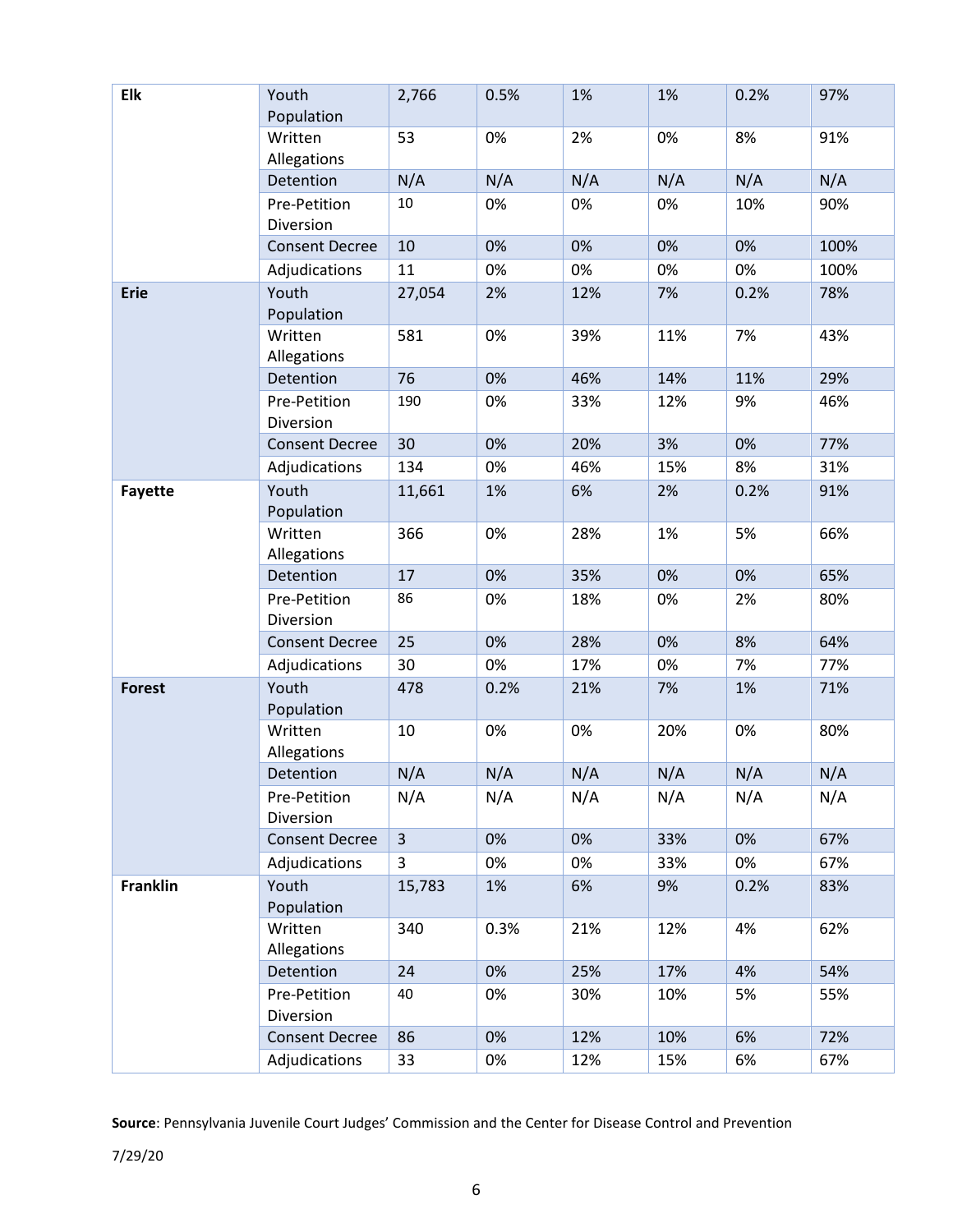| <b>Fulton</b>    | Youth<br>Population       | 1,397          | 0.1% | 3%  | 3%  | 0.1% | 94%  |
|------------------|---------------------------|----------------|------|-----|-----|------|------|
|                  | Written<br>Allegations    | 20             | 0%   | 0%  | 0%  | 0%   | 100% |
|                  | Detention                 | N/A            | N/A  | N/A | N/A | N/A  | N/A  |
|                  | Pre-Petition<br>Diversion | N/A            | N/A  | N/A | N/A | N/A  | N/A  |
|                  | <b>Consent Decree</b>     | 11             | 0%   | 0%  | 0%  | 0%   | 100% |
|                  | Adjudications             | $\overline{2}$ | 0%   | 0%  | 0%  | 0%   | 100% |
| <b>Greene</b>    | Youth<br>Population       | 3,223          | 0.4% | 1%  | 1%  | 0.2% | 96%  |
|                  | Written<br>Allegations    | 30             | 0%   | 0%  | 0%  | 0%   | 100% |
|                  | Detention                 | N/A            | N/A  | N/A | N/A | N/A  | N/A  |
|                  | Pre-Petition<br>Diversion | $\overline{4}$ | 0%   | 0%  | 0%  | 0%   | 100% |
|                  | <b>Consent Decree</b>     | 6              | 0%   | 0%  | 0%  | 0%   | 100% |
|                  | Adjudications             | 5              | 0%   | 0%  | 0%  | 0%   | 100% |
| Huntingdon       | Youth<br>Population       | 3,963          | 0.6% | 2%  | 2%  | 0.2% | 95%  |
|                  | Written<br>Allegations    | 90             | 0%   | 4%  | 0%  | 0%   | 96%  |
|                  | Detention                 | 19             | 0%   | 11% | 5%  | 0%   | 84%  |
|                  | Pre-Petition<br>Diversion | 8              | 0%   | 0%  | 0%  | 0%   | 100% |
|                  | <b>Consent Decree</b>     | 21             | 0%   | 10% | 0%  | 0%   | 90%  |
|                  | Adjudications             | 27             | 0%   | 0%  | 0%  | 0%   | 100% |
| Indiana          | Youth<br>Population       | 7,111          | 1%   | 3%  | 2%  | 0.1% | 94%  |
|                  | Written<br>Allegations    | 93             | 0%   | 26% | 0%  | 2%   | 72%  |
|                  | Detention                 | 5              | 0%   | 20% | 0%  | 0%   | 80%  |
|                  | Pre-Petition<br>Diversion | 14             | 0%   | 14% | 0%  | 0%   | 86%  |
|                  | <b>Consent Decree</b>     | 25             | 0%   | 16% | 0%  | 0%   | 84%  |
|                  | Adjudications             | 9              | 0%   | 33% | 0%  | 0%   | 67%  |
| <b>Jefferson</b> | Youth<br>Population       | 4,185          | 0.3% | 1%  | 1%  | 0.1% | 97%  |
|                  | Written<br>Allegations    | 74             | 0%   | 1%  | 1%  | 0%   | 97%  |
|                  | Detention                 | N/A            | N/A  | N/A | N/A | N/A  | N/A  |
|                  | Pre-Petition<br>Diversion | N/A            | N/A  | N/A | N/A | N/A  | N/A  |
|                  | <b>Consent Decree</b>     | 46             | 0%   | 2%  | 0%  | 0%   | 98%  |
|                  | Adjudications             | 11             | 0%   | 0%  | 0%  | 0%   | 100% |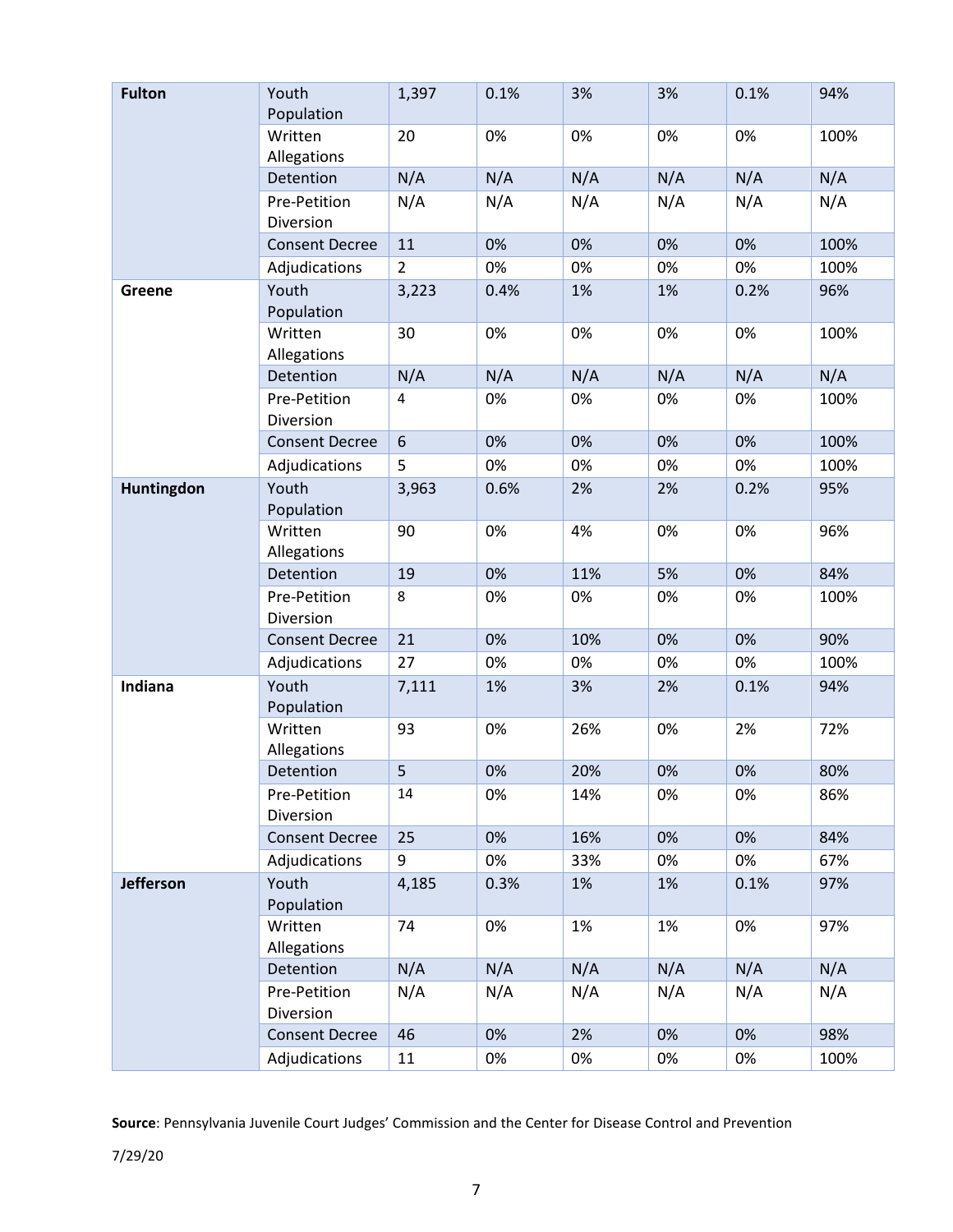| Juniata         | Youth<br>Population       | 2,638          | 0.5% | 2%  | 7%  | 0.2% | 90%  |
|-----------------|---------------------------|----------------|------|-----|-----|------|------|
|                 | Written<br>Allegations    | 29             | 0%   | 0%  | 10% | 0%   | 90%  |
|                 | Detention                 | 5              | 0%   | 0%  | 0%  | 0%   | 100% |
|                 | Pre-Petition<br>Diversion | $\overline{2}$ | 0%   | 0%  | 0%  | 0%   | 100% |
|                 | <b>Consent Decree</b>     | 14             | 0%   | 0%  | 7%  | 0%   | 93%  |
|                 | Adjudications             | $\overline{7}$ | 0%   | 0%  | 29% | 0%   | 71%  |
| Lackawanna      | Youth<br>Population       | 20,081         | 3%   | 5%  | 15% | 0.1% | 76%  |
|                 | Written<br>Allegations    | 367            | 0.5% | 26% | 19% | 1%   | 54%  |
|                 | Detention                 | 34             | 0%   | 15% | 12% | 0%   | 71%  |
|                 | Pre-Petition<br>Diversion | 35             | 0%   | 17% | 9%  | 0%   | 74%  |
|                 | <b>Consent Decree</b>     | 85             | 0%   | 20% | 19% | 0%   | 61%  |
|                 | Adjudications             | 86             | 0%   | 27% | 19% | 1%   | 53%  |
| Lancaster       | Youth<br>Population       | 57,467         | 3%   | 5%  | 15% | 0.2% | 76%  |
|                 | Written<br>Allegations    | 900            | 1%   | 18% | 39% | 5%   | 37%  |
|                 | Detention                 | 95             | 0%   | 25% | 54% | 4%   | 17%  |
|                 | Pre-Petition<br>Diversion | 250            | 0.4% | 14% | 34% | 6%   | 45%  |
|                 | <b>Consent Decree</b>     | 40             | 3%   | 10% | 38% | 0%   | 50%  |
|                 | Adjudications             | 222            | 1%   | 20% | 43% | 7%   | 29%  |
| <b>Lawrence</b> | Youth<br>Population       | 8,040          | 1%   | 8%  | 3%  | 0.1% | 88%  |
|                 | Written<br>Allegations    | 130            | 0%   | 17% | 4%  | 14%  | 65%  |
|                 | Detention                 | $\mathbf{1}$   | 0%   | 0%  | 0%  | 100% | 0%   |
|                 | Pre-Petition<br>Diversion | 20             | 0%   | 20% | 5%  | 10%  | 65%  |
|                 | <b>Consent Decree</b>     | 29             | 0%   | 3%  | 3%  | 3%   | 90%  |
|                 | Adjudications             | 13             | 0%   | 23% | 15% | 15%  | 46%  |
| Lebanon         | Youth<br>Population       | 14,751         | 2%   | 3%  | 22% | 0.1% | 73%  |
|                 | Written<br>Allegations    | 241            | 0.4% | 6%  | 31% | 2%   | 60%  |
|                 | Detention                 | 14             | 0%   | 7%  | 64% | 0%   | 29%  |
|                 | Pre-Petition<br>Diversion | 15             | 0%   | 0%  | 31% | 0%   | 69%  |
|                 | <b>Consent Decree</b>     | 63             | 0%   | 5%  | 35% | 2%   | 59%  |
|                 | Adjudications             | 18             | 6%   | 6%  | 50% | 6%   | 33%  |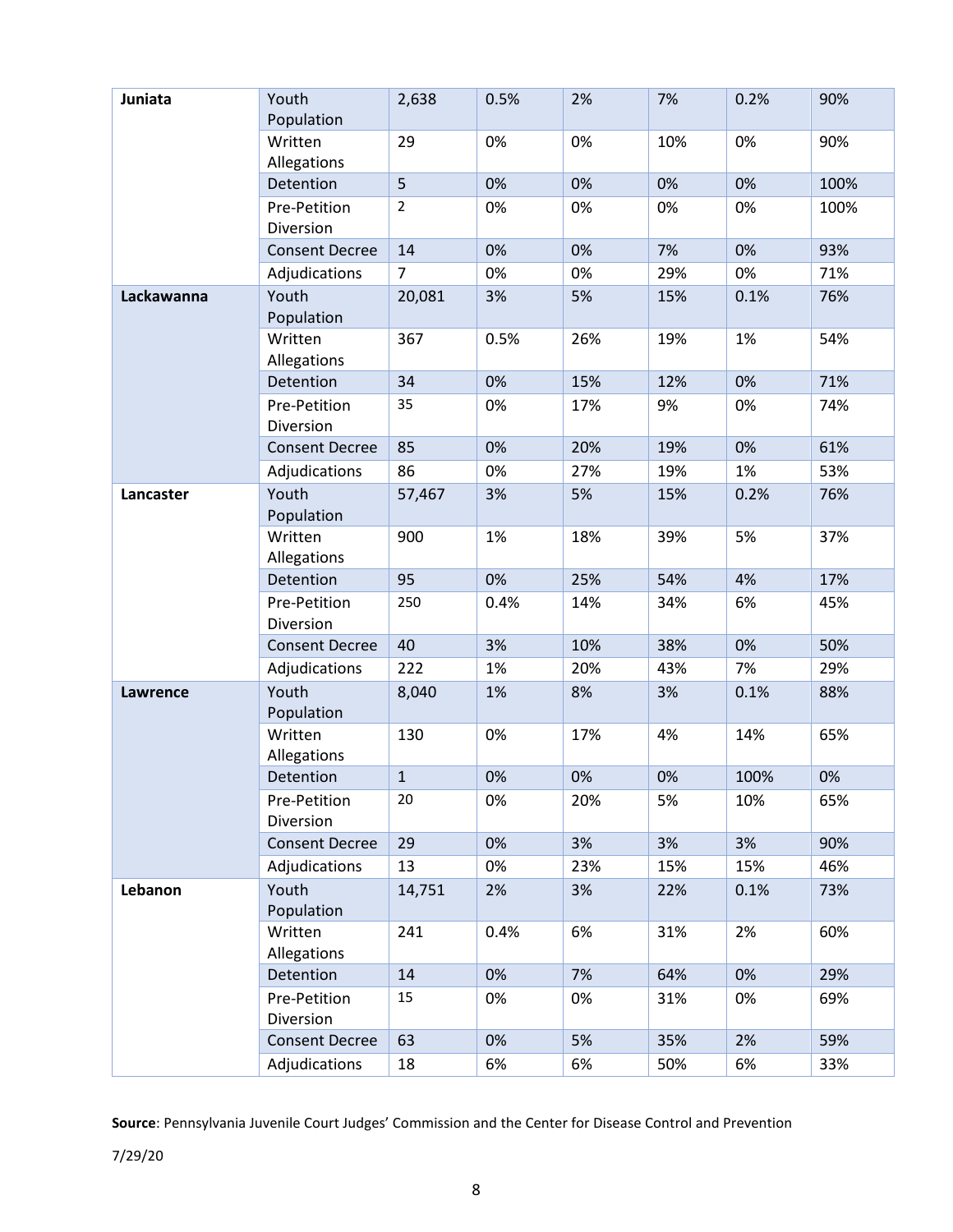| Lehigh        | Youth<br>Population       | 38,773         | 4%   | 9%  | 36% | 0.2% | 51%  |
|---------------|---------------------------|----------------|------|-----|-----|------|------|
|               | Written<br>Allegations    | 719            | 0.3% | 24% | 44% | 2%   | 29%  |
|               | Detention                 | 79             | 0%   | 30% | 48% | 1%   | 20%  |
|               | Pre-Petition<br>Diversion | 203            | 0%   | 24% | 50% | 2%   | 24%  |
|               | <b>Consent Decree</b>     | 82             | 0%   | 16% | 52% | 1%   | 30%  |
|               | Adjudications             | 185            | 0%   | 25% | 41% | 2%   | 32%  |
| Luzerne       | Youth<br>Population       | 29,305         | 2%   | 6%  | 21% | 0.2% | 71%  |
|               | Written<br>Allegations    | 395            | 0.3% | 21% | 23% | 6%   | 49%  |
|               | Detention                 | 18             | 0%   | 44% | 22% | 11%  | 22%  |
|               | Pre-Petition<br>Diversion | 120            | 0%   | 12% | 21% | 7%   | 60%  |
|               | <b>Consent Decree</b>     | 47             | 0%   | 17% | 21% | 2%   | 60%  |
|               | Adjudications             | 37             | 0%   | 27% | 19% | 11%  | 43%  |
| Lycoming      | Youth<br>Population       | 10,705         | 1%   | 8%  | 4%  | 0.3% | 87%  |
|               | Written<br>Allegations    | 370            | 0.3% | 42% | 3%  | 5%   | 50%  |
|               | Detention                 | $\overline{4}$ | 0%   | 50% | 0%  | 0%   | 50%  |
|               | Pre-Petition<br>Diversion | 84             | 0%   | 45% | 4%  | 8%   | 43%  |
|               | <b>Consent Decree</b>     | 117            | 0%   | 36% | 3%  | 3%   | 58%  |
|               | Adjudications             | 34             | 3%   | 50% | 0%  | 3%   | 44%  |
| <b>McKean</b> | Youth<br>Population       | 3,904          | 0.6% | 1%  | 2%  | 0.3% | 96%  |
|               | Written<br>Allegations    | 72             | 0%   | 10% | 1%  | 1%   | 88%  |
|               | Detention                 | N/A            | N/A  | N/A | N/A | N/A  | N/A  |
|               | Pre-Petition<br>Diversion | 20             | 0%   | 0%  | 0%  | 0%   | 100% |
|               | <b>Consent Decree</b>     | 21             | 0%   | 10% | 5%  | 0%   | 86%  |
|               | Adjudications             | 8              | 0%   | 0%  | 0%  | 0%   | 100% |
| <b>Mercer</b> | Youth<br>Population       | 10,452         | 1%   | 11% | 3%  | 0.3% | 85%  |
|               | Written<br>Allegations    | 252            | 0%   | 29% | 2%  | 1%   | 68%  |
|               | Detention                 | $\overline{2}$ | 0%   | 50% | 0%  | 0%   | 50%  |
|               | Pre-Petition<br>Diversion | 52             | 0%   | 37% | 4%  | 2%   | 58%  |
|               | <b>Consent Decree</b>     | 14             | 0%   | 7%  | 0%  | 0%   | 93%  |
|               | Adjudications             | 40             | 0%   | 38% | 3%  | 3%   | 58%  |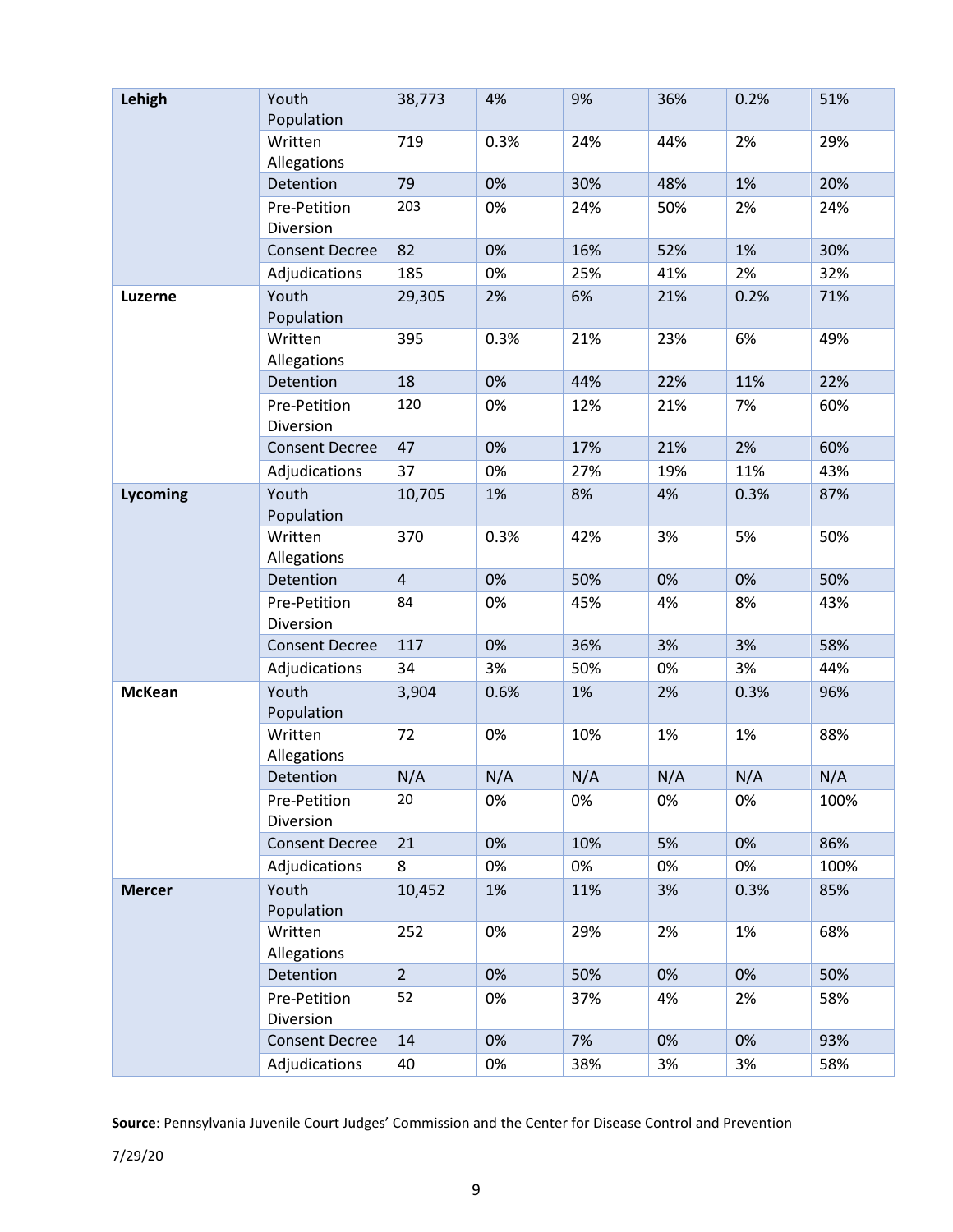| <b>Mifflin</b> | Youth<br>Population       | 4,635          | 0.4% | 2%  | 3%  | 0.1% | 94%  |
|----------------|---------------------------|----------------|------|-----|-----|------|------|
|                | Written<br>Allegations    | 81             | 0%   | 7%  | 5%  | 0%   | 88%  |
|                | Detention                 | $\overline{7}$ | 0%   | 0%  | 0%  | 0%   | 100% |
|                | Pre-Petition<br>Diversion | 5              | 0%   | 0%  | 0%  | 0%   | 100% |
|                | <b>Consent Decree</b>     | 20             | 0%   | 5%  | 5%  | 0%   | 90%  |
|                | Adjudications             | 29             | 0%   | 14% | 3%  | 0%   | 83%  |
| <b>Monroe</b>  | Youth<br>Population       | 17,082         | 3%   | 19% | 24% | 0.4% | 54%  |
|                | Written<br>Allegations    | 195            | 0%   | 35% | 26% | 2%   | 37%  |
|                | Detention                 | 13             | 0%   | 54% | 23% | 8%   | 15%  |
|                | Pre-Petition<br>Diversion | 3              | 0%   | 33% | 0%  | 33%  | 33%  |
|                | <b>Consent Decree</b>     | 22             | 0%   | 18% | 32% | 0%   | 50%  |
|                | Adjudications             | 99             | 0%   | 42% | 24% | 2%   | 31%  |
| Montgomery     | Youth<br>Population       | 83,689         | 9%   | 12% | 8%  | 0.1% | 71%  |
|                | Written<br>Allegations    | 1,060          | 1%   | 55% | 8%  | 3%   | 33%  |
|                | Detention                 | 229            | 1%   | 65% | 3%  | 2%   | 29%  |
|                | Pre-Petition<br>Diversion | 389            | 0.3% | 60% | 6%  | 3%   | 30%  |
|                | <b>Consent Decree</b>     | 63             | 2%   | 41% | 5%  | 3%   | 49%  |
|                | Adjudications             | 329            | 3%   | 51% | 8%  | 4%   | 35%  |
| <b>Montour</b> | Youth<br>Population       | 1,668          | 3%   | 5%  | 4%  | 0.1% | 89%  |
|                | Written<br>Allegations    | 15             | 0%   | 13% | 0%  | 13%  | 73%  |
|                | Detention                 | N/A            | N/A  | N/A | N/A | N/A  | N/A  |
|                | Pre-Petition<br>Diversion | 1              | 0%   | 0%  | 0%  | 0%   | 100% |
|                | <b>Consent Decree</b>     | $\overline{4}$ | 0%   | 25% | 0%  | 0%   | 75%  |
|                | Adjudications             | 4              | 0%   | 0%  | 0%  | 50%  | 50%  |
| Northampton    | Youth<br>Population       | 29,811         | 4%   | 9%  | 21% | 0%   | 67%  |
|                | Written<br>Allegations    | 730            | 0.4% | 28% | 24% | 0.5% | 47%  |
|                | Detention                 | 107            | 0%   | 30% | 20% | 0%   | 50%  |
|                | Pre-Petition<br>Diversion | 259            | 0%   | 31% | 20% | 0.4% | 49%  |
|                | <b>Consent Decree</b>     | 59             | 0%   | 20% | 19% | 0%   | 61%  |
|                | Adjudications             | 119            | 2%   | 28% | 29% | 3%   | 39%  |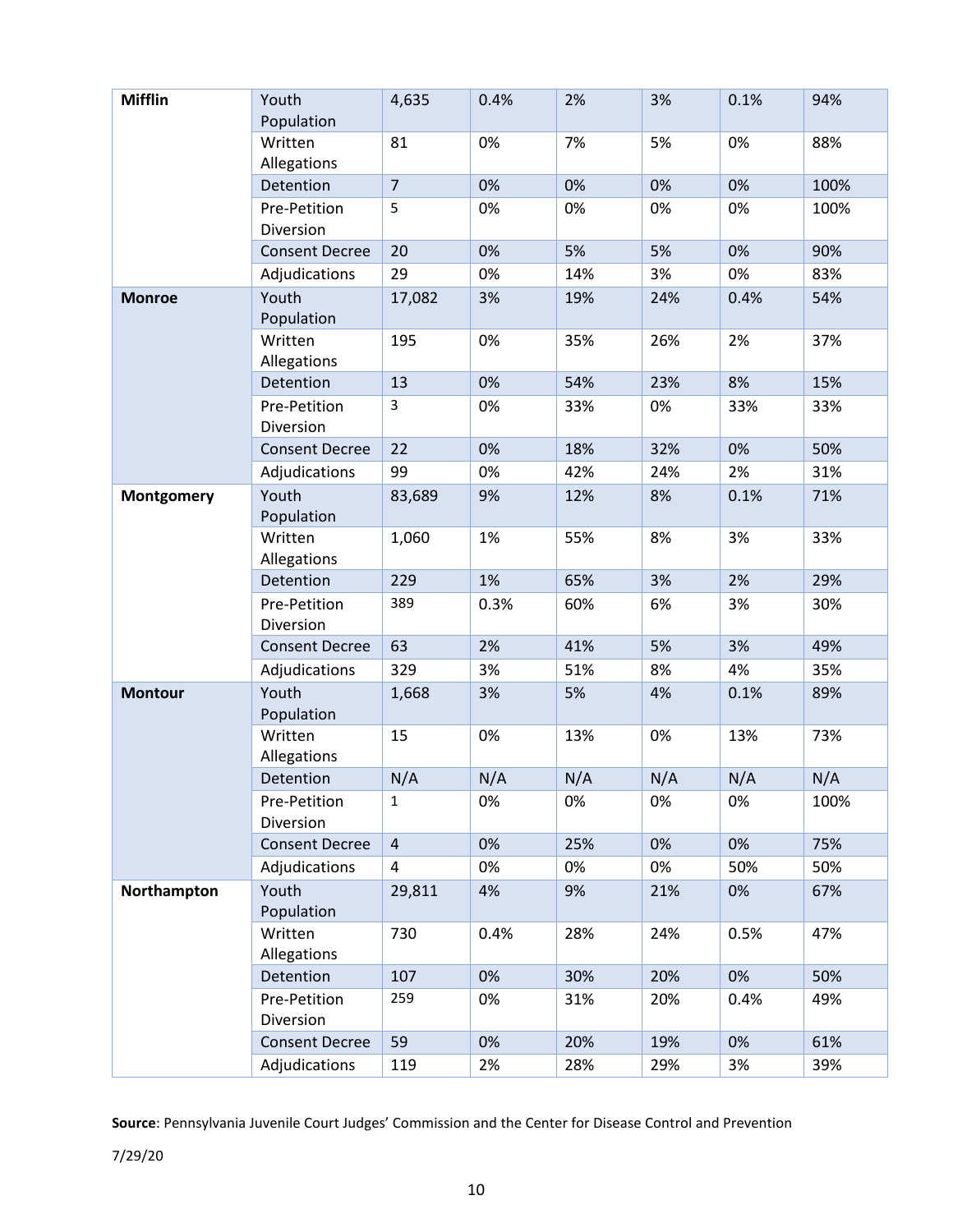| Northumberland | Youth<br>Population       | 8,305        | 0.6% | 4%  | 6%  | 0.1% | 89%  |
|----------------|---------------------------|--------------|------|-----|-----|------|------|
|                | Written<br>Allegations    | 237          | 0%   | 7%  | 5%  | 0%   | 88%  |
|                | Detention                 | 13           | 0%   | 31% | 8%  | 0%   | 62%  |
|                | Pre-Petition<br>Diversion | 52           | 0%   | 10% | 8%  | 0%   | 83%  |
|                | <b>Consent Decree</b>     | 18           | 0%   | 0%  | 11% | 0%   | 89%  |
|                | Adjudications             | 19           | 0%   | 11% | 0%  | 0%   | 89%  |
| <b>Perry</b>   | Youth<br>Population       | 4,489        | 1%   | 3%  | 4%  | 0.2% | 92%  |
|                | Written<br>Allegations    | 51           | 2%   | 10% | 2%  | 0%   | 86%  |
|                | Detention                 | 3            | 0%   | 0%  | 33% | 0%   | 67%  |
|                | Pre-Petition<br>Diversion | 8            | 0%   | 0%  | 0%  | 0%   | 100% |
|                | <b>Consent Decree</b>     | 12           | 0%   | 17% | 8%  | 0%   | 75%  |
|                | Adjudications             | 10           | 0%   | 0%  | 0%  | 0%   | 100% |
| Philadelphia   | Youth<br>Population       | 141,485      | 7%   | 50% | 22% | 0.3% | 21%  |
|                | Written<br>Allegations    | 2,093        | 0.2% | 77% | 16% | 2%   | 5%   |
|                | Detention                 | 1,523        | 0%   | 77% | 16% | 1%   | 5%   |
|                | Pre-Petition<br>Diversion | 277          | 0.5% | 81% | 12% | 3%   | 4%   |
|                | <b>Consent Decree</b>     | 809          | 0.2% | 74% | 18% | 1%   | 6%   |
|                | Adjudications             | 218          | 0%   | 83% | 12% | 1%   | 3%   |
| Pike           | Youth<br>Population       | 5,398        | 2%   | 8%  | 17% | 0.2% | 73%  |
|                | Written<br>Allegations    | 66           | 0%   | 8%  | 20% | 3%   | 70%  |
|                | Detention                 | $\mathbf{1}$ | 0%   | 0%  | 0%  | 0%   | 100% |
|                | Pre-Petition<br>Diversion | N/A          | N/A  | N/A | N/A | N/A  | N/A  |
|                | <b>Consent Decree</b>     | 18           | 0%   | 6%  | 22% | 0%   | 72%  |
|                | Adjudications             | 12           | 0%   | 8%  | 25% | 0%   | 67%  |
| <b>Potter</b>  | Youth<br>Population       | 1,599        | 0.6% | 2%  | 1%  | 0.4% | 96%  |
|                | Written<br>Allegations    | 33           | 0%   | 3%  | 0%  | 0%   | 97%  |
|                | Detention                 | 3            | 0%   | 0%  | 0%  | 0%   | 100% |
|                | Pre-Petition<br>Diversion | 5            | 0%   | 0%  | 0%  | 0%   | 100% |
|                | <b>Consent Decree</b>     | 5            | 0%   | 0%  | 0%  | 0%   | 100% |
|                | Adjudications             | $\mathbf{1}$ | 0%   | 0%  | 0%  | 0%   | 100% |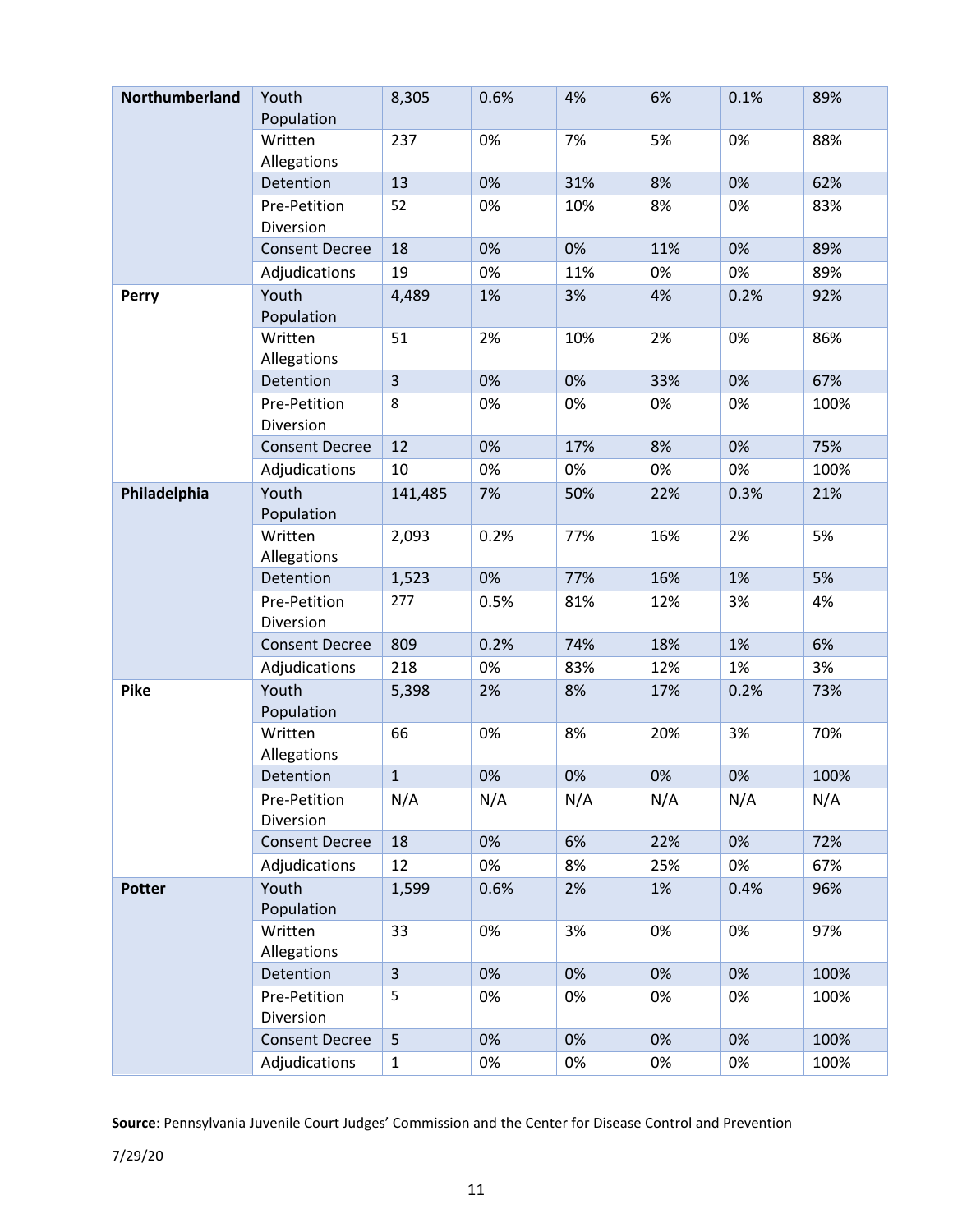| Schuylkill      | Youth                     | 13,518         | 1%   | 3%  | 8%  | 0.2%  | 89%  |
|-----------------|---------------------------|----------------|------|-----|-----|-------|------|
|                 | Population                |                |      |     |     |       |      |
|                 | Written<br>Allegations    | 242            | 0%   | 17% | 15% | 1%    | 67%  |
|                 | Detention                 | 12             | 0%   | 25% | 8%  | 0%    | 67%  |
|                 | Pre-Petition<br>Diversion | 78             | 0%   | 14% | 14% | 0%    | 72%  |
|                 | <b>Consent Decree</b>     | 12             | 0%   | 8%  | 0%  | 0%    | 92%  |
|                 | Adjudications             | 43             | 0%   | 21% | 19% | 2%    | 58%  |
| <b>Snyder</b>   | Youth<br>Population       | 4,134          | 1%   | 2%  | 3%  | 0.02% | 94%  |
|                 | Written<br>Allegations    | 76             | 0%   | 5%  | 1%  | 0%    | 93%  |
|                 | Detention                 | $\overline{3}$ | 0%   | 0%  | 0%  | 0%    | 100% |
|                 | Pre-Petition<br>Diversion | 16             | 0%   | 9%  | 0%  | 0%    | 91%  |
|                 | <b>Consent Decree</b>     | $\overline{4}$ | 0%   | 0%  | 0%  | 0%    | 100% |
|                 | Adjudications             | 12             | 0%   | 0%  | 0%  | 0%    | 100% |
| <b>Somerset</b> | Youth<br>Population       | 6,351          | 0.5% | 1%  | 1%  | 0.05% | 97%  |
|                 | Written<br>Allegations    | 81             | 0%   | 5%  | 4%  | 0%    | 91%  |
|                 | Detention                 | N/A            | N/A  | N/A | N/A | N/A   | N/A  |
|                 | Pre-Petition<br>Diversion | 6              | 0%   | 0%  | 0%  | 0%    | 100% |
|                 | <b>Consent Decree</b>     | 11             | 0%   | 0%  | 0%  | 0%    | 100% |
|                 | Adjudications             | $\overline{7}$ | 0%   | 0%  | 0%  | 0%    | 100% |
| <b>Sullivan</b> | Youth<br>Population       | 305            | 1%   | 14% | 6%  | 0.3%  | 78%  |
|                 | Written<br>Allegations    | 3              | 0%   | 33% | 33% | 0%    | 33%  |
|                 | Detention                 | N/A            | N/A  | N/A | N/A | N/A   | N/A  |
|                 | Pre-Petition<br>Diversion | N/A            | N/A  | N/A | N/A | N/A   | N/A  |
|                 | <b>Consent Decree</b>     | N/A            | N/A  | N/A | N/A | N/A   | N/A  |
|                 | Adjudications             | N/A            | N/A  | N/A | N/A | N/A   | N/A  |
| Susquehanna     | Youth<br>Population       | 3,626          | 0.4% | 1%  | 3%  | 0.1%  | 96%  |
|                 | Written<br>Allegations    | 49             | 0%   | 2%  | 2%  | 0%    | 96%  |
|                 | Detention                 | $\overline{2}$ | 0%   | 0%  | 50% | 0%    | 50%  |
|                 | Pre-Petition<br>Diversion | 19             | 0%   | 0%  | 5%  | 0%    | 95%  |
|                 | <b>Consent Decree</b>     | $\,8\,$        | 0%   | 0%  | 0%  | 0.0%  | 100% |
|                 | Adjudications             | 6              | 0%   | 0%  | 0%  | 0%    | 100% |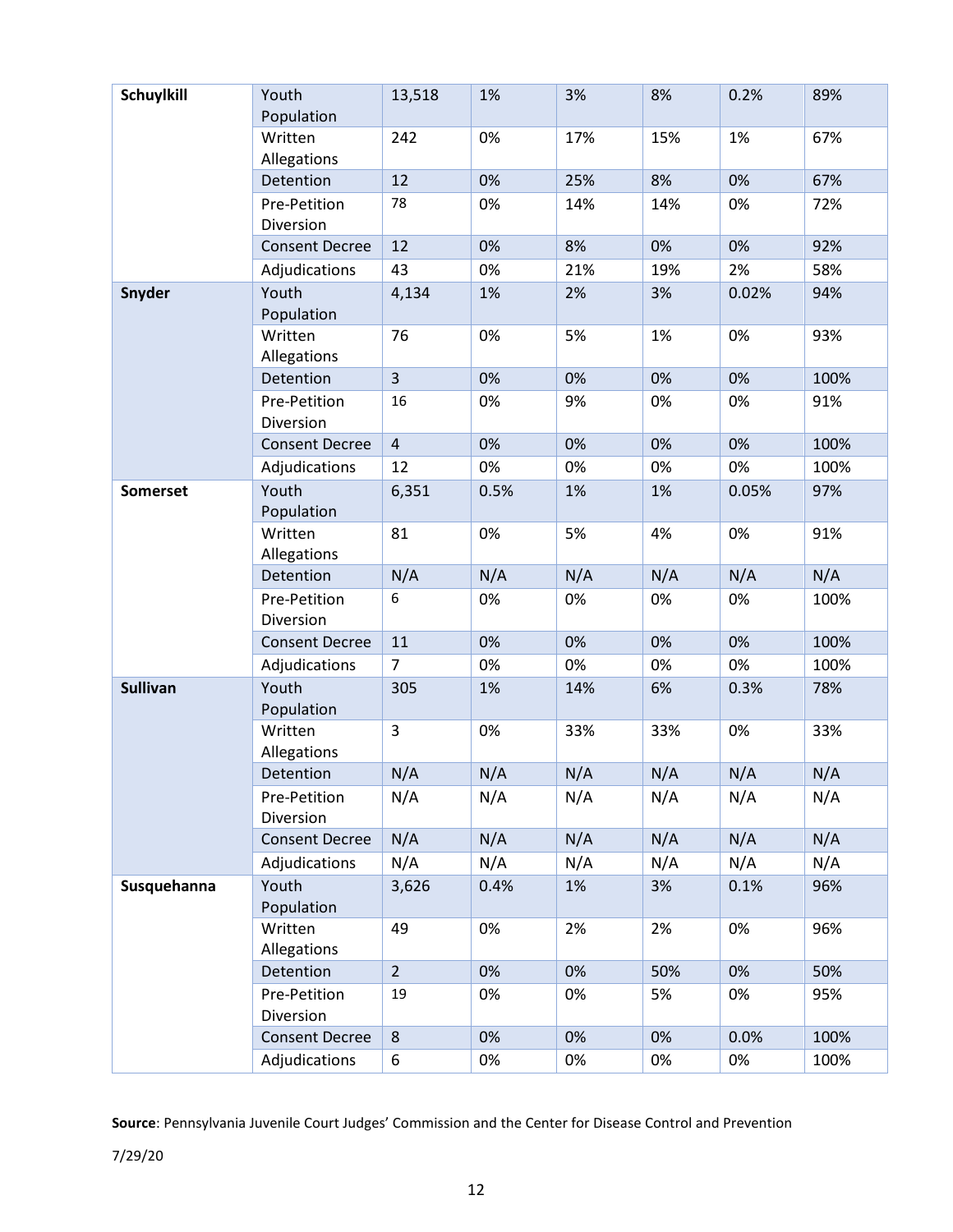| <b>Tioga</b> | Youth<br>Population       | 3,764          | 0.7% | 2%  | 2%  | 0.3% | 95%  |
|--------------|---------------------------|----------------|------|-----|-----|------|------|
|              | Written<br>Allegations    | 54             | 0%   | 2%  | 7%  | 0%   | 91%  |
|              | Detention                 | 5              | 0%   | 0%  | 0%  | 0%   | 100% |
|              | Pre-Petition<br>Diversion | N/A            | N/A  | N/A | N/A | N/A  | N/A  |
|              | <b>Consent Decree</b>     | 30             | 0%   | 0%  | 13% | 0%   | 87%  |
|              | Adjudications             | 5              | 0%   | 0%  | 0%  | 0%   | 100% |
| Union        | Youth<br>Population       | 3,922          | 2%   | 3%  | 7%  | 0.2% | 88%  |
|              | Written<br>Allegations    | 25             | 0%   | 0%  | 8%  | 0%   | 92%  |
|              | Detention                 | N/A            | N/A  | N/A | N/A | N/A  | N/A  |
|              | Pre-Petition<br>Diversion | 10             | 0%   | 0%  | 0%  | 0%   | 100% |
|              | <b>Consent Decree</b>     | $\mathbf{1}$   | 0%   | 0%  | 0%  | 0%   | 100% |
|              | Adjudications             | 3              | 0%   | 0%  | 67% | 0%   | 33%  |
| Venango      | Youth<br>Population       | 4,690          | 1%   | 4%  | 2%  | 0.1% | 93%  |
|              | Written<br>Allegations    | 246            | 0.4% | 8%  | 1%  | 1%   | 89%  |
|              | Detention                 | $\mathbf{1}$   | 0%   | 0%  | 0%  | 0%   | 100% |
|              | Pre-Petition<br>Diversion | 110            | 0%   | 8%  | 1%  | 0%   | 91%  |
|              | <b>Consent Decree</b>     | 20             | 5%   | 10% | 0%  | 0%   | 85%  |
|              | Adjudications             | 14             | 0%   | 21% | 0%  | 0%   | 79%  |
| Warren       | Youth<br>Population       | 3,565          | 0.6% | 1%  | 2%  | 0.4% | 96%  |
|              | Written<br>Allegations    | 102            | 0%   | 1%  | 1%  | 4%   | 94%  |
|              | Detention                 | $\overline{2}$ | 0%   | 0%  | 0%  | 0%   | 100% |
|              | Pre-Petition<br>Diversion | $\overline{2}$ | 0%   | 0%  | 0%  | 0%   | 100% |
|              | <b>Consent Decree</b>     | 26             | 0%   | 4%  | 0%  | 0%   | 96%  |
|              | Adjudications             | 43             | 0%   | 0%  | 0%  | 9%   | 91%  |
| Washington   | Youth<br>Population       | 18,766         | 2%   | 5%  | 3%  | 0.2% | 90%  |
|              | Written<br>Allegations    | 329            | 0%   | 37% | 1%  | 0%   | 62%  |
|              | Detention                 | 16             | 0%   | 38% | 0%  | 6%   | 56%  |
|              | Pre-Petition<br>Diversion | 138            | 0%   | 34% | 1%  | 0%   | 65%  |
|              | <b>Consent Decree</b>     | 22             | 0%   | 14% | 0%  | 0%   | 86%  |
|              | Adjudications             | 78             | 0%   | 46% | 0%  | 0%   | 54%  |